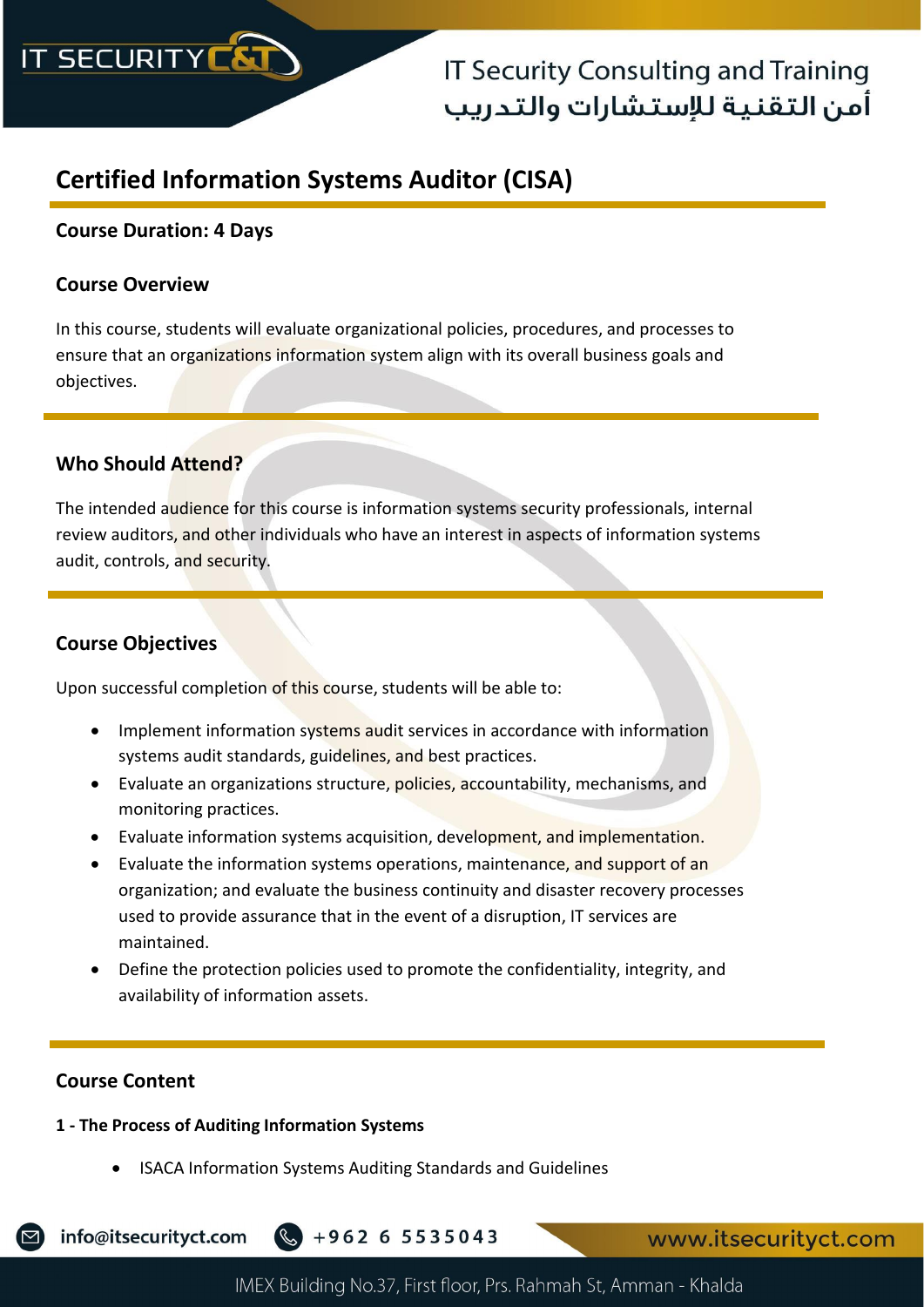## **IT SECURITY CA**

# **IT Security Consulting and Training** أمن التقنية للإستشارات والتدريب

- Fundamental Business Processes
- Develop and Implement an Information Systems Audit Strategy
- Plan an Audit
- Conduct an Audit
- The Evidence Life Cycle
- Communicate Issues, Risks, and Audit Results
- Support the Implementation of Risk Management and Control Practices

#### **2 - IT Governance and Management**

- Evaluate the Effectiveness of IT Governance
- Evaluate the IT Organizational Structure and HR Management
- Evaluate the IT Strategy and Direction
- Evaluate IT Policies, Standards, and Procedures
- Evaluate the Effectiveness of Quality Management Systems
- Evaluate IT Management and Monitoring of Controls
- IT Resource Investment, Use, and Allocation Practices
- Evaluate IT Contracting Strategies and Policies
- Evaluate Risk Management Practices
- Performance Monitoring and Assurance Practices
- Evaluate the Organizations Business Continuity Plan

#### **3 - Information Systems Acquisition, Development, and Implementation**

- Evaluate the Business Case for Change
- Evaluate Project Management Frameworks and Governance Practices
- Development Life Cycle Management
- Perform Periodic Project Reviews
- Evaluate Control Mechanisms for Systems
- Evaluate Development and Testing Processes
- Evaluate Implementation Readiness
- Evaluate a System Migration
- Perform a Post-Implementation System Review

#### **4 - Information Systems Operations, Maintenance, and Support**

- Perform Periodic System Reviews
- Evaluate Service Level Management Practices
- Evaluate Third-Party Management Practices
- Evaluate Operations and End User Management Practices

info@itsecurityct.com +962 6 5535043

www.itsecurityct.com

IMEX Building No.37, First floor, Prs. Rahmah St, Amman - Khalda